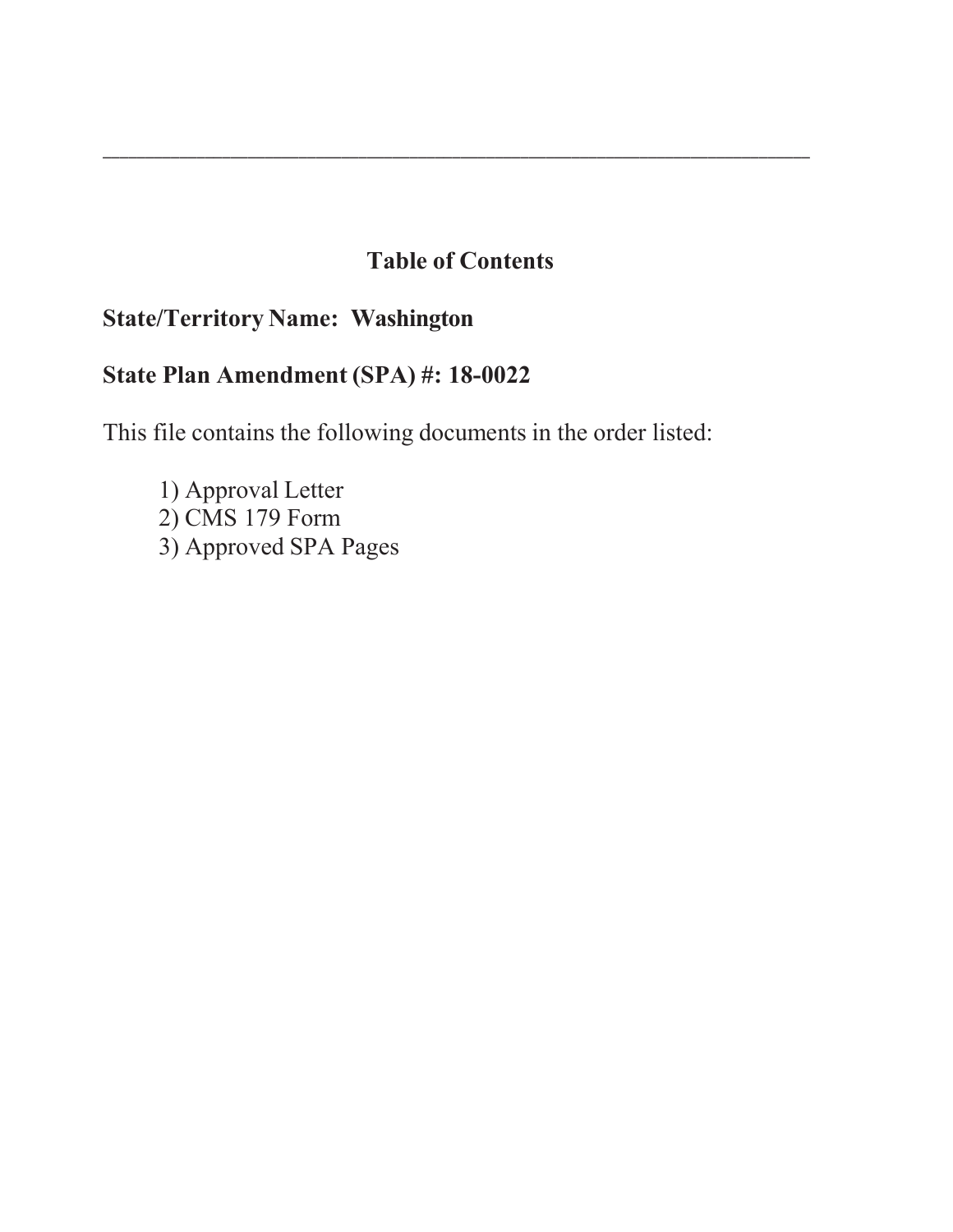DEPARTMENT OF HEALTH & HUMAN SERVICES Centers for Medicare & Medicaid Services Seattle Regional Office 701 Fifth Avenue, Suite 1600, MS/RX-200 Seattle, WA 98104



Division of Medicaid & Children's Health Operations

August 30, 2018

Susan Birch, Director MaryAnne Lindeblad, Medicaid Director Health Care Authority PO Box 45502 Olympia, WA 98504-5010

## **RE: Washington State Plan Amendment (SPA) Transmittal Number 18-0022.**

Dear Ms. Birch and Ms. Lindeblad:

The Centers for Medicare & Medicaid Services (CMS) has completed its review of State Plan Amendment (SPA) Transmittal Number WA 18-0022. This amendment provided an enhanced provider payment for pediatric Evaluation and Management (E&M) codes and vaccine administration codes.

This SPA is approved with an effective date of October 1, 2018.

If there are additional questions please contact me, or your staff may contact James Moreth at James.Moreth@cms.hhs.gov or (206) 615-2326.

Sincerely,

Digitally signed by David L. Meacham -S

David L. Meacham Associate Regional Administrator

cc: Ann Myers, SPA Coordinator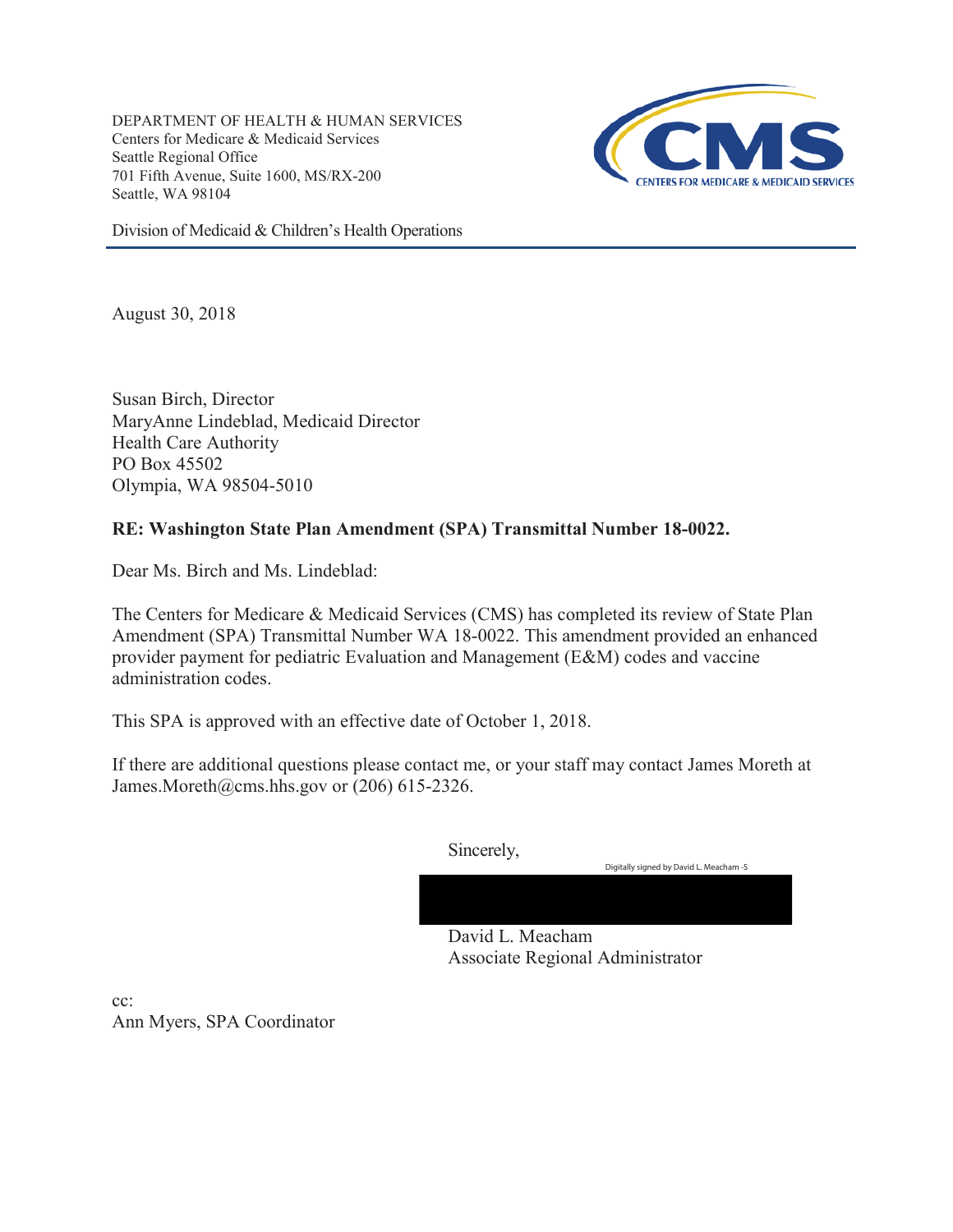| <b>TRANSMITTAL AND NOTICE OF APPROVAL OF</b>                                                                                                                                         | 1. TRANSMITTAL NUMBER:                                                                                                                                                                                    | OMB NO. 0938-0193<br>2. STATE          |
|--------------------------------------------------------------------------------------------------------------------------------------------------------------------------------------|-----------------------------------------------------------------------------------------------------------------------------------------------------------------------------------------------------------|----------------------------------------|
| <b>STATE PLAN MATERIAL</b>                                                                                                                                                           | 18-0022                                                                                                                                                                                                   | Washington                             |
| <b>FOR: HEALTH CARE FINANCING ADMINISTRATION</b>                                                                                                                                     | 3. PROGRAM IDENTIFICATION: TITLE XIX OF THE<br>SOCIAL SECURITY ACT (MEDICAID)                                                                                                                             |                                        |
| TO: REGIONAL ADMINISTRATOR<br>HEALTH CARE FINANCING ADMINISTRATION<br>DEPARTMENT OF HEALTH AND HUMAN SERVICES<br>5. TYPE OF PLAN MATERIAL (Check One):                               | <b>4. PROPOSED EFFECTIVE DATE</b><br>October 1, 2018                                                                                                                                                      |                                        |
| NEW STATE PLAN                                                                                                                                                                       | AMENDMENT TO BE CONSIDERED AS NEW PLAN                                                                                                                                                                    | $\boxtimes$ AMENDMENT                  |
| COMPLETE BLOCKS 6 THRU 10 IF THIS IS AN AMENDMENT (Separate Transmittal for each amendment)                                                                                          |                                                                                                                                                                                                           |                                        |
| 6. FEDERAL STATUTE/REGULATION CITATION:<br>Section 1905(a) of the Social Security Act                                                                                                | 7. FEDERAL BUDGET IMPACT:<br>a. FFY 2019 \$8,019,000<br>b. FFY 2020 \$0                                                                                                                                   |                                        |
| 8. PAGE NUMBER OF THE PLAN SECTION OR ATTACHMENT:                                                                                                                                    | 9. PAGE NUMBER OF THE SUPERSEDED PLAN SECTION<br>OR ATTACHMENT (If Applicable)<br>Attachment 4.19-B page 7b<br>Attachment 4.19-B pages 7c, 7d (remove)<br>Supplement 2 to Att. 4.19-B pages 1, 2 (remove) |                                        |
| Attachment 4.19-B page 7b                                                                                                                                                            |                                                                                                                                                                                                           |                                        |
| 10. SUBJECT OF AMENDMENT                                                                                                                                                             |                                                                                                                                                                                                           |                                        |
| Enhanced Rates for Pediatric Primary Care Provider E&M Services and Vaccine Administration                                                                                           |                                                                                                                                                                                                           |                                        |
| 11. GOVERNOR'S REVIEW (Check One):<br><b>GOVERNOR'S OFFICE REPORTED NO COMMENT</b><br><b>COMMENTS OF GOVERNOR'S OFFICE ENCLOSED</b><br>NO REPLY RECEIVED WITHIN 45 DAYS OF SUBMITTAL | $\boxtimes$ OTHER, AS SPECIFIED: Exempt                                                                                                                                                                   |                                        |
| 12. SIGNATURE OF STATE AGENCY OFFICIAL:                                                                                                                                              | 16. RETURN TO:                                                                                                                                                                                            |                                        |
|                                                                                                                                                                                      | Ann Myers                                                                                                                                                                                                 |                                        |
| 13. TYPED NAME:                                                                                                                                                                      | Office of Rules and Publications                                                                                                                                                                          |                                        |
|                                                                                                                                                                                      | Division of Legal Services                                                                                                                                                                                |                                        |
|                                                                                                                                                                                      |                                                                                                                                                                                                           |                                        |
|                                                                                                                                                                                      | <b>Health Care Authority</b>                                                                                                                                                                              |                                        |
|                                                                                                                                                                                      | 626 8 <sup>th</sup> Ave SE MS: 42716                                                                                                                                                                      |                                        |
| $7 - 26 - 18$                                                                                                                                                                        | Olympia, WA 98504-2716                                                                                                                                                                                    |                                        |
| MARYANNE LINDEBLAD<br>14. TITLE:<br><b>MEDICAID DIRECTOR</b><br>15. DATE SUBMITTED:<br>FOR REGIONAL OFFICE USE ONLY                                                                  |                                                                                                                                                                                                           |                                        |
| 7/26/18                                                                                                                                                                              | 18. DATE APPROVED:<br>8/30/18                                                                                                                                                                             |                                        |
| PLAN APPROVED - ONE COPY ATTACHED                                                                                                                                                    |                                                                                                                                                                                                           |                                        |
| 10/1/18                                                                                                                                                                              | 20. SIGNATURE O                                                                                                                                                                                           | Digitally signed by David L. Meacham-S |
| 17. DATE RECEIVED:<br>19. EFFECTIVE DATE OF APPROVED MATERIAL:<br>21. TYPED NAME:<br>David L. Meacham                                                                                | 22. TITLE:<br>Associate Regional Administrator                                                                                                                                                            |                                        |

 $\mathcal{H}_{\mathrm{int}}$